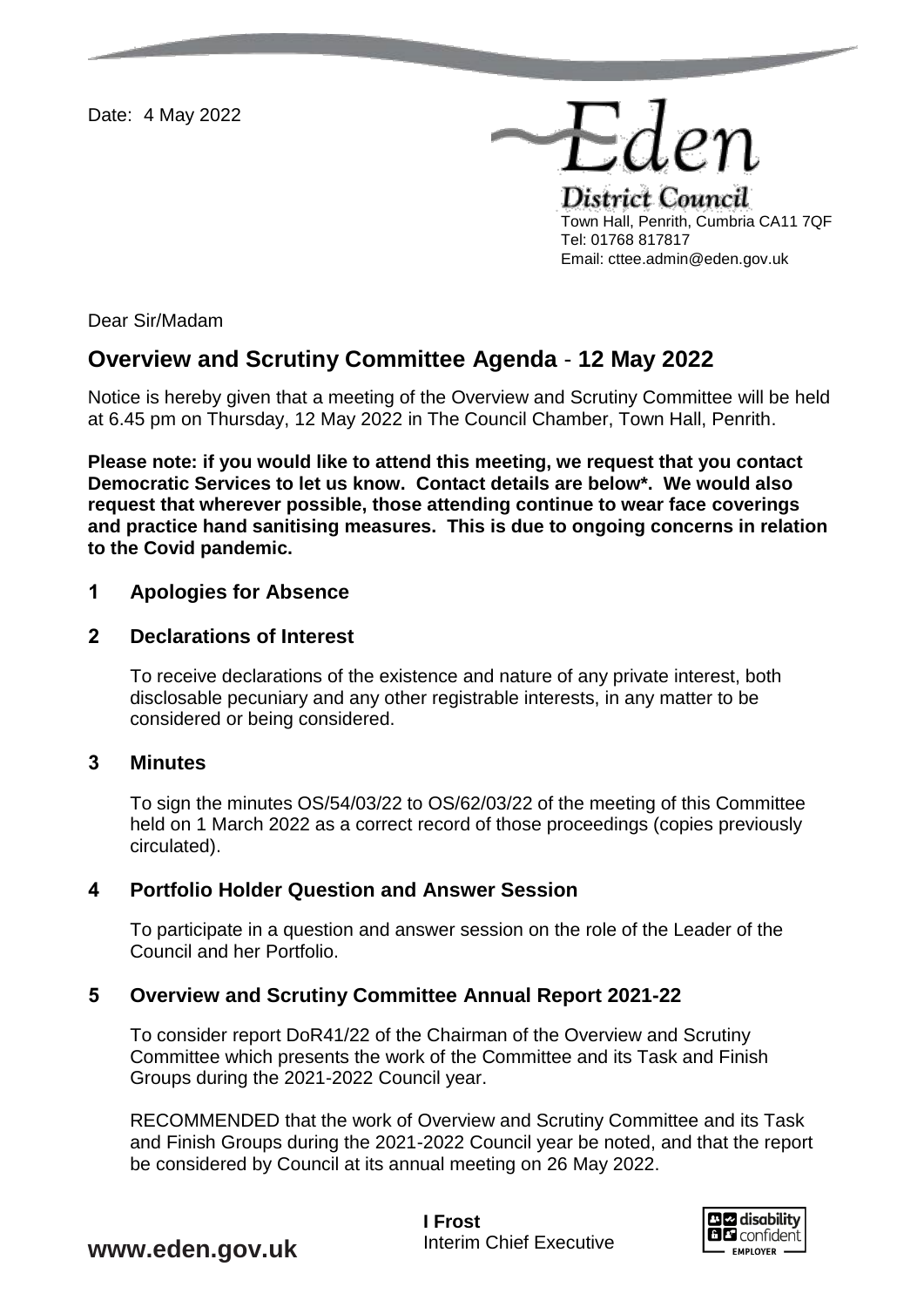*[Please note: this report will be sent 'to follow']*

# **6 Overview and Scrutiny Committee Work Programme and Cabinet Work Programme 2021-22** *(Pages 5 - 14)*

To consider the attached report DoR40/22 of the Chairman of the Overview and Scrutiny Committee, which:

- 1. Reviews the Overview and Scrutiny Committee's work programme for the remainder of the municipal year 2021-22, and the first meeting of the municipal year 2022-23. The report also invites, as a continuous option, suggestions for possible agenda items from all non-Executive Members; and
- 2. Notes the Cabinet Work programme and considers any items which might benefit from the input of the Overview and Scrutiny Committee prior to the Cabinet making a decision.

#### RECOMMENDED that

- 1. The Overview and Scrutiny Committee's work programme for the municipal year 2021-22 and the first meeting of the municipal year 2022-23 be noted, and any revisions be agreed; and
- 2 The Cabinet Work Programme be noted, and any decisions to scrutinise items contained therein be made.

## **7 Single Site Update** *(Pages 15 - 34)*

To consider the attached report DCE28/22 of the Deputy Chief Executive, provides an update on progress with the single site programme.

RECOMMENDED that this Committee notes the report.

## **8 Zero Carbon Update** *(Pages 35 - 92)*

To consider the attached report DCE29/22 of the Assistant Director Delivery in respect of an update on progress of the Zero Carbon Strategy and associated action plan, with particular attention to the COP26 and Green Business Grant Funds.

RECOMMENDED that this Committee notes the report.

## **9 Section 106 Planning Agreements Task and Finish Group** *(Pages 93 - 98)*

To consider the attached report DCE30/22 of the Assistant Director Development in respect of the formation of the Task and Finish Group and the Terms of Reference.

RECOMMENDED that Committee notes the contents of the report.

# **10 Any Other Items which the Chairman decides are urgent**